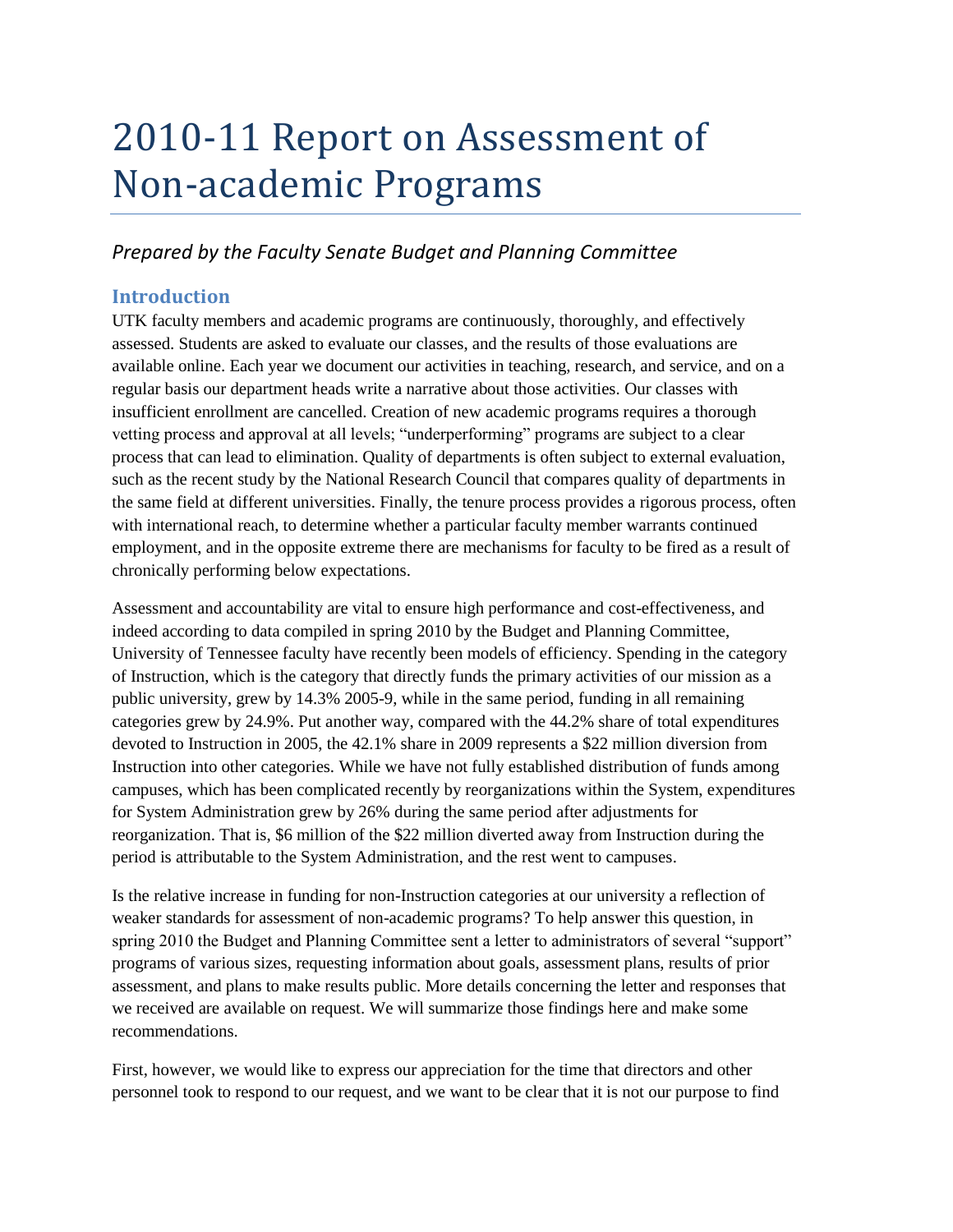fault with them, who we believe are doing all that has been required by higher administration to justify their programs. It is also not our intention to make any recommendations about whether any of these specific programs should be expanded, contracted, or eliminated—but rather to encourage the addition of transparency and data to the process that leads to such actions. If the only consequence of this report is that some of the programs that we reviewed have their funding adjusted or eliminated, then our effort will largely have failed. What we hope to accomplish is a change in what appears to us to be a culture in which programs are implemented and sustained with little formal effort to determine whether they are cost effective (or even just effective) ways to support our primary missions of teaching, research, and service.

### **Summary of Findings**

#### **Community of Science**

"Community of Science" (COS) is a subscription service that, among other things, provides e-mail "funding alerts" to support faculty in their pursuit of research grants. The program has been funded for more than a decade at a total cost (including administrative support) that likely exceeds half a million dollars. Yet until late 2010, no serious effort was ever made to determine the degree to which it is used—or whether the program had led to a single grant application, let alone funding. In contrast, faculty usage of academic journals is continually monitored, and "underused" journals have been cut. By way of assessment, administrators have relied on "usage" data from the product's vendor, which is described vaguely enough that it was misunderstood by the COS administrator as counting logins by faculty users. In fact, as the vendor eventually told us, the "usage" spreadsheet actually counts mouse clicks, which may occur dozens or even hundreds of times with each login. Usage that was described as "strong" by both the UTK administrator and the vendor in fact amounted to an average per user of one mouse click every two months in 2009. Moreover, our analysis suggests that the vast majority of that activity is created by the Office of Research, and not individual faculty. The Office of Research eventually did do a survey of grant awardees in Fall 2010 (and plans more assessment in the future), which revealed that 2.6% of respondents were able to attribute the grant to an individual COS funding search.

More importantly, the survey provides valuable information about how UTK faculty find their funding opportunities (most common ways: individual search of sponsor websites, 39.2% and word of mouth, 37.9%, and other, 37.9%). Now shouldn't a survey like this precede any new effort to support faculty in their search for opportunities? Indeed the survey reveals a risk that newer faculty who come to believe that they can rely on COS announcements to be fully informed about research opportunities may forego the ways in which the vast majority of funding opportunities really discovered, possibly leading to decreased funding.

An e-mail conversation with a vendor representative revealed the following fascinating fact: no administrator, to her knowledge, had ever actually asked what the "usage" data were measuring. In fact she had to check with the company's technicians to discover the meaning of the data. This means that tens of millions of dollars are being spent by dozens of universities for this product, while administrators don't even know what the supporting data mean! In the words of the rep: "I think that the assumption is then, if faculty are using the database, then the chances for increased funding dollars go up." Imagine what would happen to a research grant proposal built on such a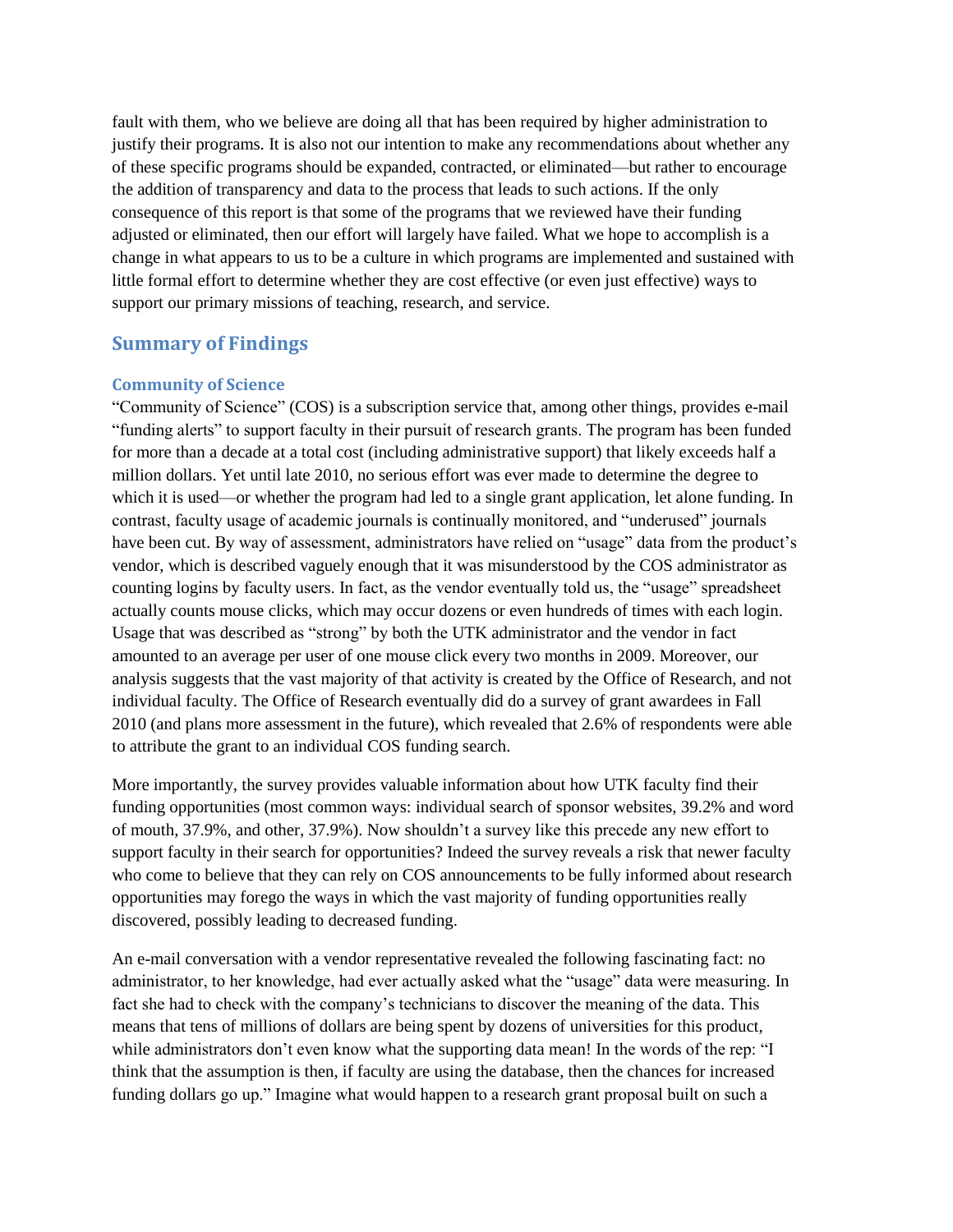sloppy foundation! Don't students and taxpayers (and faculty) have a right to a higher standard than this?

#### **Math Tutorial Center**

The Math Tutorial center facilitates tutoring by undergraduates to undergraduates, providing experience to tutors and support for tutees. The MTC currently assesses student satisfaction in several ways, collects this data, and uses it to provide feedback to tutors and to help improve services. The data had not yet been made public when we asked about it, but there were plans to do so. MTC could benefit from a more rigorous assessment plan but is making a good effort so far. The directors clearly see the benefits of public assessment of their program, for example in assuring parents that their children who attend UTK will have access to good support if needed for their mathematics classes. Specific data that could be collected in the future include student perceptions (and possibly even grade data) concerning performance in classes.

#### **OIT HelpDesk**

The OIT HelpDesk (and other OIT services) provided the gold standard for assessment at UTK among those programs that we observed. The HelpDesk has clear goals and assessment data is continually collected and made public. Data involves both numbers of people served, and their level of satisfaction.

#### **Student Success Center**

The SSC serves a similar purpose to the Math Tutorial center, but on a larger scale, covering wider range of topics, and with a broader mission (such as identifying at-risk students as opposed to waiting for them to drop in for help). In response to our solicitation we were provided with a clear set of goals and what appears to be a robust assessment plan, including important metrics such as "before/after" comparisons of student grades. However, we were not provided with any results of this assessment, and this data does not seem to be publicly available to those who do not attend presentations that the director has made to several groups.

#### **Teaching and Learning Center**

We received a cover with general information, goals and strategies from a 2-year strategic plan, and a spreadsheet with some data. There is no numerical data in the spreadsheet, which consists essentially of a list of activities that were carried out—no indication of the number of participants, and no survey information from participants. The cover letter indicates an expectation that data such as this will be collected in the future. The goals (objectives) are mainly lists of activities as opposed to what, generally, those activities intend to accomplish and specific, verifiable impacts on learning. A "logic model" lists very general, non-quantitative goals such as producing "changes in awareness".

The main assessment plan seems to be to survey participants of workshops and other activities sponsored by the TLC. This assessment method raises immediate questions that are connected to the goals of the activities of the TLC. To what degree do these activities impact our teaching mission, which has as its goal the education of students? For example, participants in a teaching workshop assessed by TLC overwhelmingly stated that they would be able to apply in the classroom at least one activity learned at the workshop. But what is the ultimate impact on students? Do students perceive, appreciate, and benefit in a measurable way from those activities? Is the goal to produce satisfied, engaged workshop participants, or to produce measurable